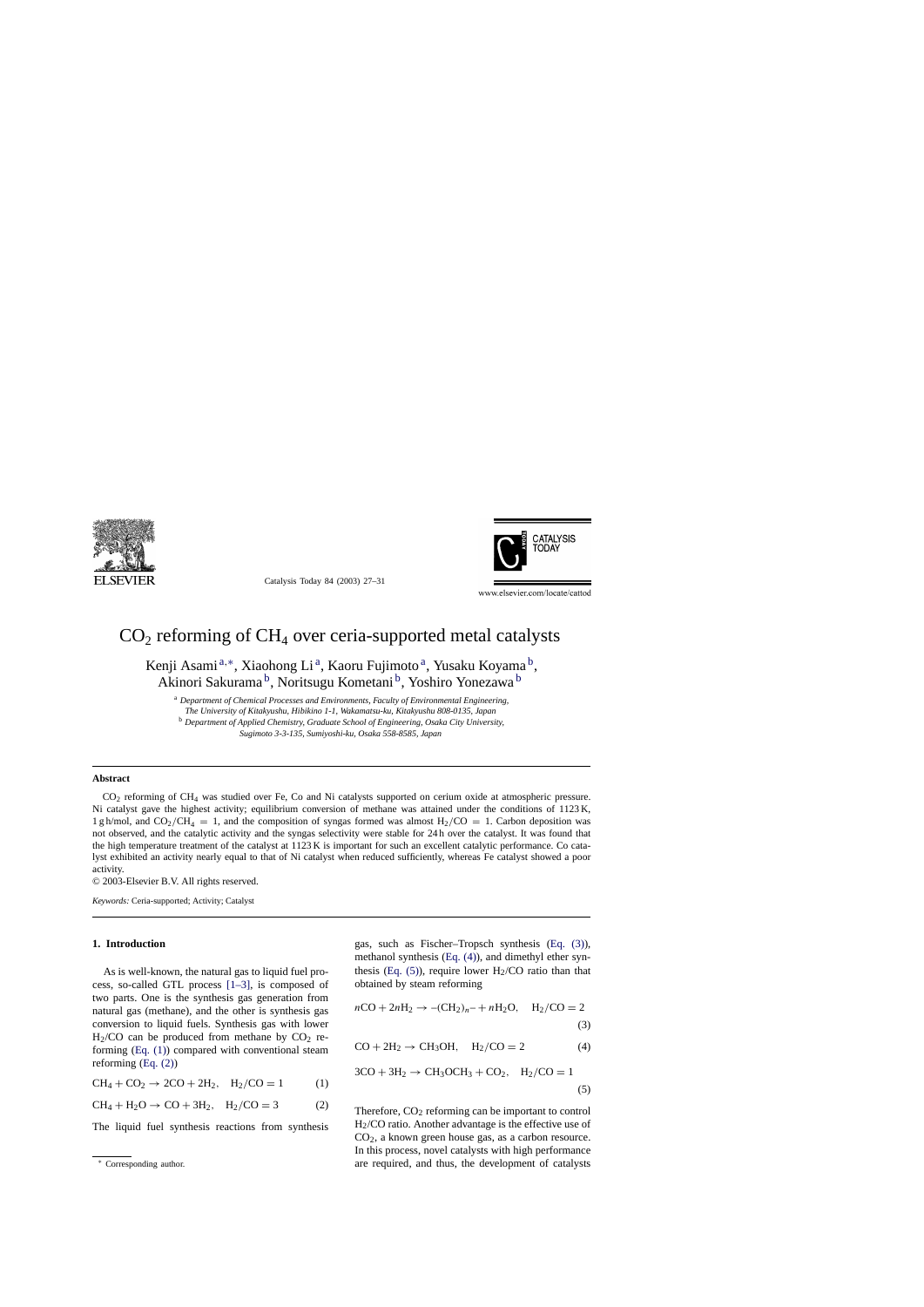with high activity and long life is a key research objective [\[4–6\].](#page-4-0)

Noble metals such as Pt, Rh, and Pd are reported to be active and fairly stable for the  $CO<sub>2</sub>$  reforming of CH4. However, they are too expensive to utilize practically. Inexpensive base metals such as Fe, Co, and Ni are also known to be active for the reaction to some extent, and of theses Ni is the most promising. However, rapid deactivation is a serious problem when these metals are supported on common carrier materials such as silica and alumina. Several novel Ni catalysts with long life have been reported in the literature. These include Ni–MgO solid solution [\[7\],](#page-4-0) Ni/perovskite [\[8\],](#page-4-0) Ni/La<sub>2</sub>O<sub>3</sub> [\[9\],](#page-4-0) and CeO<sub>2</sub> modified  $Ni/Al<sub>2</sub>O<sub>3</sub>$  [\[10\]](#page-4-0) catalysts. It is noted that these catalysts contain basic supports or additives. It is known that carbon deposition is inhibited by basic materials. On the other hand, the authors reported that  $CeO<sub>2</sub>$  as such has a high activity for methane conversion, and gives CO and water at 1123 K [\[11\].](#page-4-0) In the present study, therefore, our aim was to obtain an excellent catalyst for  $CO<sub>2</sub>$  reforming of  $CH<sub>4</sub>$ , and to examine the possibility of using  $CeO<sub>2</sub>$  as a catalyst support. Iron group metals were impregnated onto  $CeO<sub>2</sub>$  support, and the catalytic performance for the reaction was investigated.

### **2. Experimental**

Ceria-supported Fe, Co, or Ni catalysts were prepared by the conventional impregnation method using aqueous solutions of those metal nitrates. The metal loading of each catalyst was 5 wt.%. After drying at 380 K and calcination at 673 K in air, the catalysts were ground down to 0.4–0.7 mm. 100–500 mg of the catalyst was charged into the reactor with 1.5 g of quartz sand as a diluent. Then, it was reduced in situ at  $1123 \text{ K}$  in H<sub>2</sub> flow for 0.5 h.

CO2 reforming runs were performed using a fixed bed quartz reactor with 8 mm ID under atmospheric pressure. After the catalyst reduction,  $H_2$  gas was replaced with high purity  $N_2$ , followed by the introduction of the reaction gas mixture to the reactor. The composition of the reactor feed was  $CH_4/CO_2 = 1/1$ (molar ratio). The standard conditions were as follows: temperature, 1123 K; catalyst charge, 500 mg; total flow rate, 100 ml/min (STP).

Reactants (CH<sub>4</sub> and CO<sub>2</sub>) and reaction products such as  $H_2$  and CO were analyzed with an on-line gas chromatograph.

#### **3. Results and discussion**

Fig. 1 shows the changes in CH4 conversion and  $H<sub>2</sub>/CO$  ratio for Ni/CeO<sub>2</sub> and Co/CeO<sub>2</sub> catalysts.  $Ni/CeO<sub>2</sub>$  catalyst showed stable activity; CH<sub>4</sub> conversion was almost constant for 20 h, and  $H<sub>2</sub>/CO$  ratio was also constant during the period with the value nearly equal to unity. If the reaction proceeds stoichiometrically only through reaction  $(1)$ , the H<sub>2</sub>/CO ratio is unity

$$
CH_4 + CO_2 \rightarrow 2CO + 2H_2 \tag{1}
$$

$$
CH_4 \to C + 2H_2 \tag{6}
$$

$$
2CO \to C + CO_2 \tag{7}
$$

$$
CH_4 + 3CO_2 \rightarrow 4CO + 2H_2O \tag{8}
$$

$$
H_2O + CO \rightarrow H_2 + CO_2 \tag{9}
$$

When carbon deposition occurs, even if it proceeds through either  $CH_4$  decomposition (6) or disproportionation of CO formed  $((1)$  and  $(7)$ ), the H<sub>2</sub>/CO ratio is more than 1. Water formation (8), on the other hand, results in a decrease in  $H<sub>2</sub>/CO$  ratio. If the water gas shift reaction (9) occurs successively to the water formation, the overall reaction comes to the dry reforming reaction (1). The results above suggest strongly



Fig. 1. Catalytic performance of CeO<sub>2</sub>-supported Ni and Co catalysts. Temperature, 1123 K; *W*/*F*, 2 g h/mol; reduction, 0.5 h.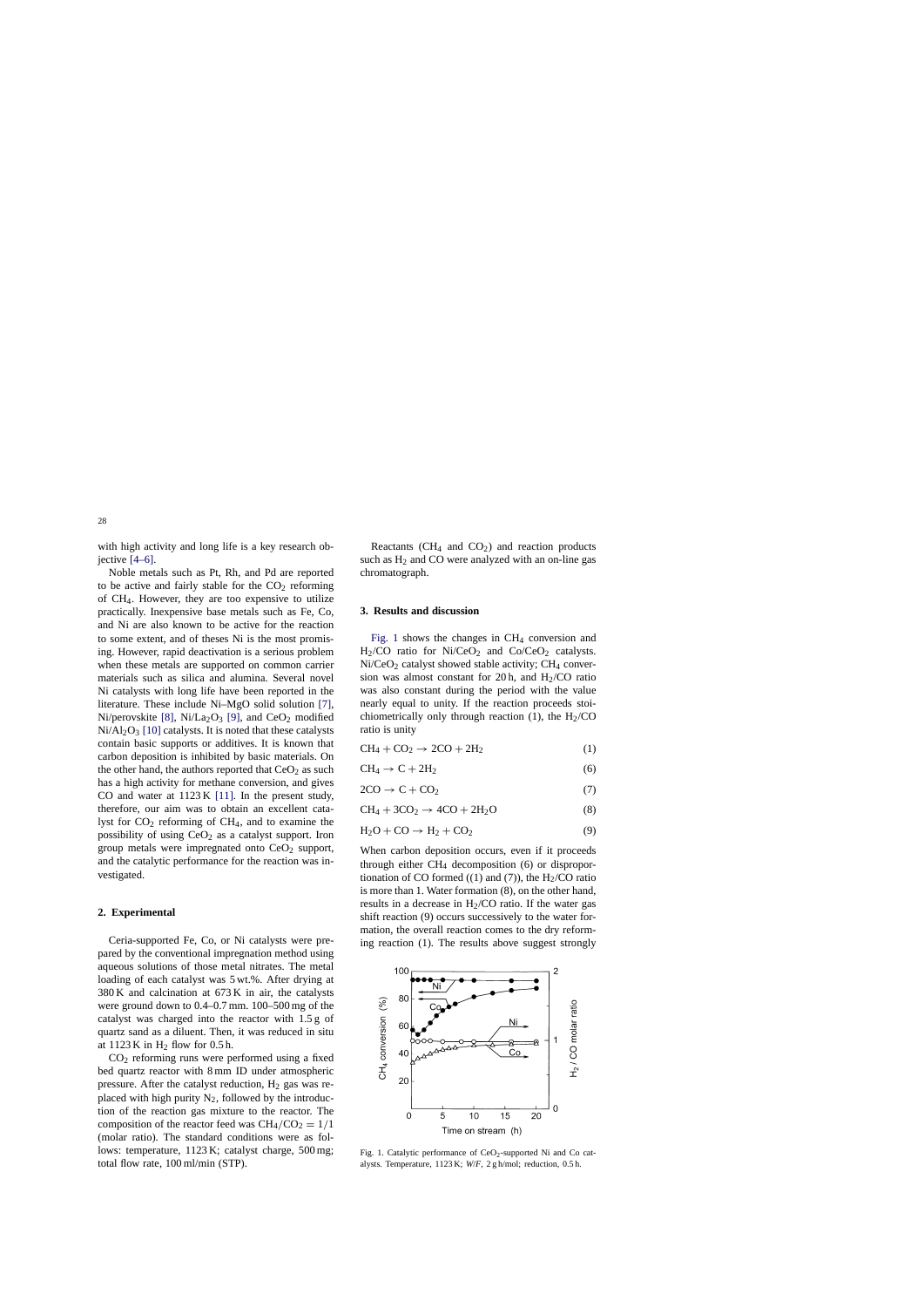

Fig. 2. Catalytic performance of  $CeO<sub>2</sub>$ -supported Co and Fe catalysts. Temperature, 1123 K; *W*/*F*, 2 g h/mol; reduction, 4 h.

that neither carbon deposition nor formation of water proceeds over  $Ni/CeO<sub>2</sub>$  catalyst.  $CH<sub>4</sub>$  conversion over Co/CeO2 catalyst increased gradually as time passed to reach a steady state for about 20 h. It is inferred that the initial low conversion is due to an insufficient reduction of the catalyst.

Fig. 2 shows the catalytic performance of  $CeO<sub>2</sub>$ supported Co and Fe catalysts with thorough reduction. When the  $Co/CeO<sub>2</sub>$  catalyst had been reduced fully for  $4 h$ , CH<sub>4</sub> conversion of  $94\%$ , which is almost equal to the equilibrium conversion, was obtained, and the catalytic activity was stable for 50 h. The  $H<sub>2</sub>/CO$ ratio was also constant and almost unity during the period. On the other hand, however, the activity of  $Fe/CeO<sub>2</sub>$  catalyst was very low even though it had been reduced thoroughly.

Fig. 3 shows the influence of reaction temperature on  $CH_4$  conversion and  $H_2/CO$  ratio at steady state over Ni and Co catalysts. Ni catalyst showed higher activity than Co catalyst; equilibrium conversion of CH<sub>4</sub> was attained above 1073 K. Although the H<sub>2</sub>/CO ratio was less than unity at below 1073 K, and water formation was observed, it was almost unity above that temperature without formation of water or carbon. These findings show that the sequence of catalytic performance, in terms of the CH<sub>4</sub> conversion activity, selectivity to synthesis gas, and durability, could be expressed in the following order  $Ni > Co \gg Fe$ .

Effect of the time factor (*W*/*F*) on performance was examined over the most active  $Ni/CeO<sub>2</sub>$  catalyst by changing both catalyst charge and flow rate of the feed



Fig. 3. Temperature dependence of Ni and Co catalysts at steady state. *W*/*F*, 2 g h/mol.

gas. Fig. 4 shows the CH<sub>4</sub> conversion and  $H<sub>2</sub>/CO$  ratio as a function of *W*/*F*. Equilibrium conversion of CH4 was attained above about 1 g h/mol, and the  $H<sub>2</sub>/CO$ ratio was also near the stoichiometric value. Such high performance of the  $Ni/CeO<sub>2</sub>$  catalyst are comparable with those reported before [\[7,8\].](#page-4-0)

[Fig. 5](#page-3-0) illustrates the durability of the  $Ni/CeO<sub>2</sub>$  catalyst at a high space velocity of 1 g h/mol. As can be seen in the figure, the catalyst maintained the high activity and selectivity for the synthesis gas formation for 50 h, only slight deactivation was observed.

[Fig. 6](#page-3-0) indicates the response of the  $CH<sub>4</sub>$  conversion when the reaction temperature was changed. Wang and Lu [\[6\]](#page-4-0) reported that a rapid deactivation occurred



Fig. 4. Effect of time factor (*W/F*) for Ni/CeO<sub>2</sub> catalyst. Temperature, 1123 K.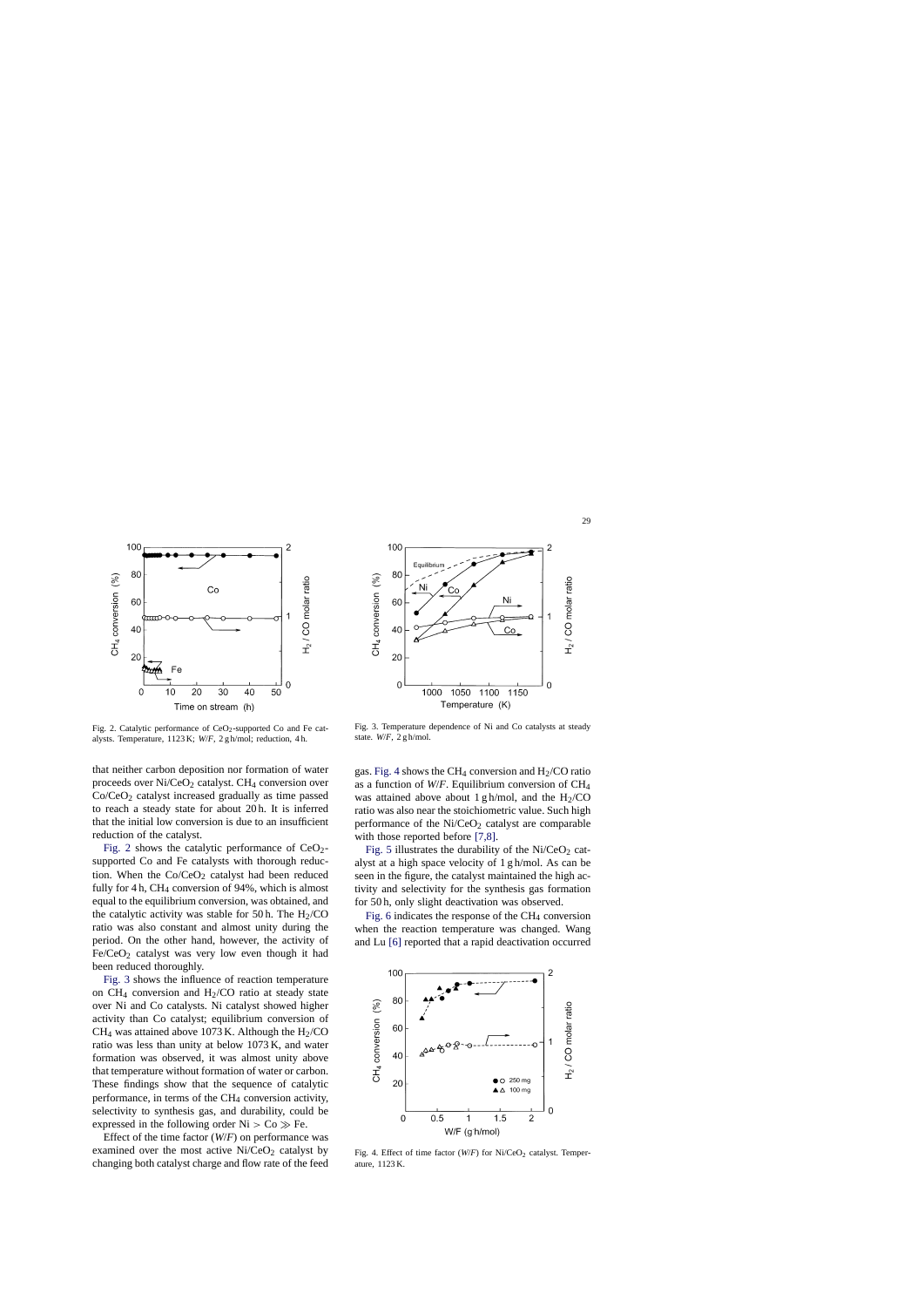<span id="page-3-0"></span>

Fig. 5. Durability of Ni/CeO<sub>2</sub> catalyst. Temperature, 1123 K; W/F, 1 g h/mol.

over  $Ni/CeO<sub>2</sub>$  catalyst at 973 K. We also observed such deactivation at that temperature.  $CH<sub>4</sub>$  conversion was high and stable at 1123 K (solid line with open circles) as described above, whereas the initial conversion at 973 K was only 30%, and the conversion decreased quickly to only several percentage points for 2–3 h (dashed line). However, when the catalyst temperature was raised to 1123 K after the deactivation, the activity recovered to the same level as the solid line. Moreover, after the temperature was reduced to 973 K again, CH4 conversion changed to about 60%, but no decline in conversion was observed. It is possible that the rapid deactivation observed at 973 K was caused



Fig. 6. Effect of initial reaction temperature for Ni/CeO<sub>2</sub> catalyst. *W*/*F*, 2 g h/mol.



Fig. 7. Effect of heat treatment in  $N_2$  flow at 1123 K for 0.5 h. Reaction temperature, 973 K; *W*/*F*, 2 g h/mol.

by insufficient reduction with the low temperature  $(973 K)$  and short reduction time  $(0.5 h)$ . Therefore, reduction time was increased to 4 h. However, the performance of the catalyst was substantially the same as that of the catalyst which was reduced for only 0.5 h. This suggests that the high temperature plays a key role in achieving a high activity. It is interesting that heat treatment at 1123 K in  $N_2$  flow without  $H_2$  reduction prior to the reaction results in a stable catalyst at 973 K (Fig. 7). Thus, it is found that the  $Ni/CeO<sub>2</sub>$ catalyst shows an excellent performance when it is exposed to a high temperature around 1123 K. Although the effect of the high temperature treatment is not yet clear, it is suggested that the intimate interaction between Ni and  $CeO<sub>2</sub>$  support or the change in the number of the active sites should result in the high activity. Further characterization is in progress.

## **4. Summary**

Reforming of methane with carbon dioxide was examined over Ni, Co, and Fe catalysts supported on cerium oxide, and the following results were obtained. The most effective catalyst among the three was  $Ni/CeO<sub>2</sub>$  catalyst, where 95% CH<sub>4</sub> conversion was achieved,  $H_2/CO$  ratio in the product gas was about unity, and the activity and selectivity were stable for 50 h at 1123 K and 1 g h/mol. Co catalyst, next to Ni catalyst, showed high activity, selectivity, and